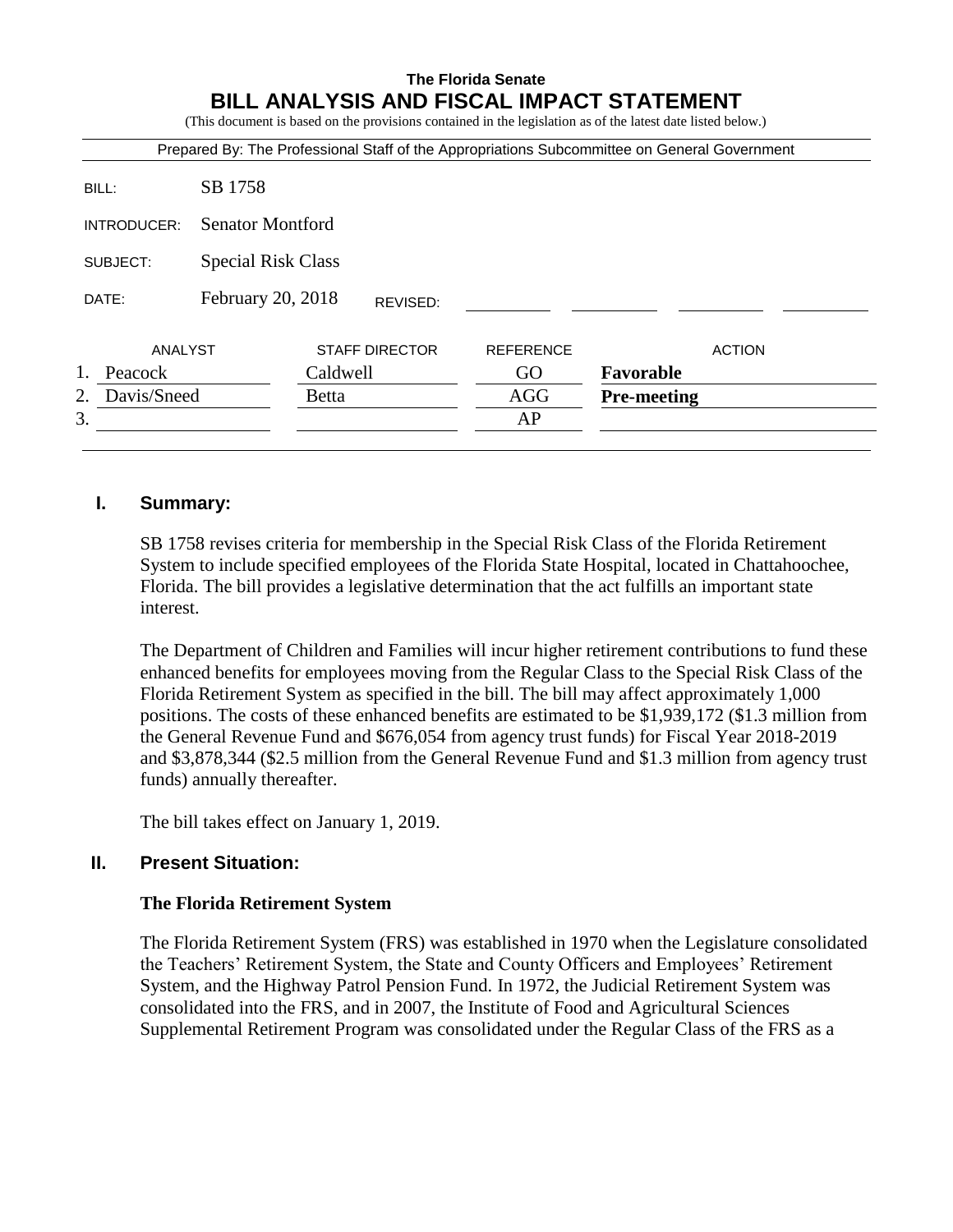closed group.<sup>1</sup> The FRS is a contributory system, with most members contributing three percent of their salaries.<sup>2</sup>

The FRS is a multi-employer, contributory plan, governed by the Florida Retirement System Act in ch. 121, F.S. As of June 30, 2017, the FRS had 637,643 active members, 406,374 annuitants, 16,150 disabled retirees, and 32,233 active participants of the Deferred Retirement Option Program (DROP).<sup>3</sup> As of June 30, 2017, the FRS consisted of 995 total employers; it is the primary retirement plan for employees of state and county government agencies, district school boards, Florida College institutions, and state universities, and includes the 173 cities and 260 special districts that have elected to join the system.<sup>4</sup>

The membership of the FRS is divided into five membership classes:

- The Regular Class<sup>5</sup> consists of 552,600 active members, plus 3,116 in renewed membership;
- The Special Risk Class<sup>6</sup> includes  $71,612$  active members;
- The Special Risk Administrative Support Class<sup>7</sup> has 93 active members;
- The Elected Officers' Class<sup>8</sup> has 2,082 active members, plus 85 in renewed membership; and
- The Senior Management Service Class<sup>9</sup> has  $7,912$  members, plus 116 in renewed membership.<sup>10</sup>

Each class is funded separately based upon the costs attributable to the members of that class.

Members of the FRS have two primary plan options available for participation:

- The defined contribution plan, also known as the Investment Plan; and
- The defined benefit plan, also known as the Pension Plan.

<sup>1</sup> Florida Retirement System Pension Plan and Other State Administered Retirement Systems Comprehensive Annual Financial Report Fiscal Year Ended June 30, 2017, at p. 33. Available online at: [https://www.rol.frs.state.fl.us/forms/2016-](https://www.rol.frs.state.fl.us/forms/2016-17_CAFR.pdf) [17\\_CAFR.pdf.](https://www.rol.frs.state.fl.us/forms/2016-17_CAFR.pdf) (Last visited January 3, 2018.)

<sup>&</sup>lt;sup>2</sup> Prior to 1975, members of the FRS were required to make employee contributions of either 4 percent for Regular Class employees or 6 percent for Special Risk Class members. Employees were again required to contribute to the system after July 1, 2011. Members in the Deferred Retirement Option Program do not contribute to the system.

<sup>3</sup> Florida Retirement System Pension Plan and Other State Administered Retirement Systems Comprehensive Annual Financial Report Fiscal Year Ended June 30, 2017, at p. 144.

<sup>4</sup> *Id.*, at 180.

<sup>5</sup> The Regular Class is for all members who are not assigned to another class. Section 121.021(12), F.S.

<sup>&</sup>lt;sup>6</sup> The Special Risk Class is for members employed as law enforcement officers, firefighters, correctional officers, probation officers, paramedics and emergency technicians, among others. Section 121.0515, F.S.

<sup>7</sup> The Special Risk Administrative Support Class is for a special risk member who moved or was reassigned to a nonspecial risk law enforcement, firefighting, correctional, or emergency medical care administrative support position with the same agency, or who is subsequently employed in such a position under the Florida Retirement System. Section 121.0515(8), F.S.

<sup>&</sup>lt;sup>8</sup> The Elected Officers' Class is for elected state and county officers, and for those elected municipal or special district officers whose governing body has chosen Elected Officers' Class participation for its elected officers. Section 121.052, F.S.

<sup>&</sup>lt;sup>9</sup> The Senior Management Service Class is for members who fill senior management level positions assigned by law to the Senior Management Service Class or authorized by law as eligible for Senior Management Service designation. Section 121.055, F.S.

<sup>&</sup>lt;sup>10</sup> All figures from Florida Retirement System Pension Plan and Other State Administered Retirement Systems Comprehensive Annual Financial Report Fiscal Year Ended June 30, 2017, at p. 147.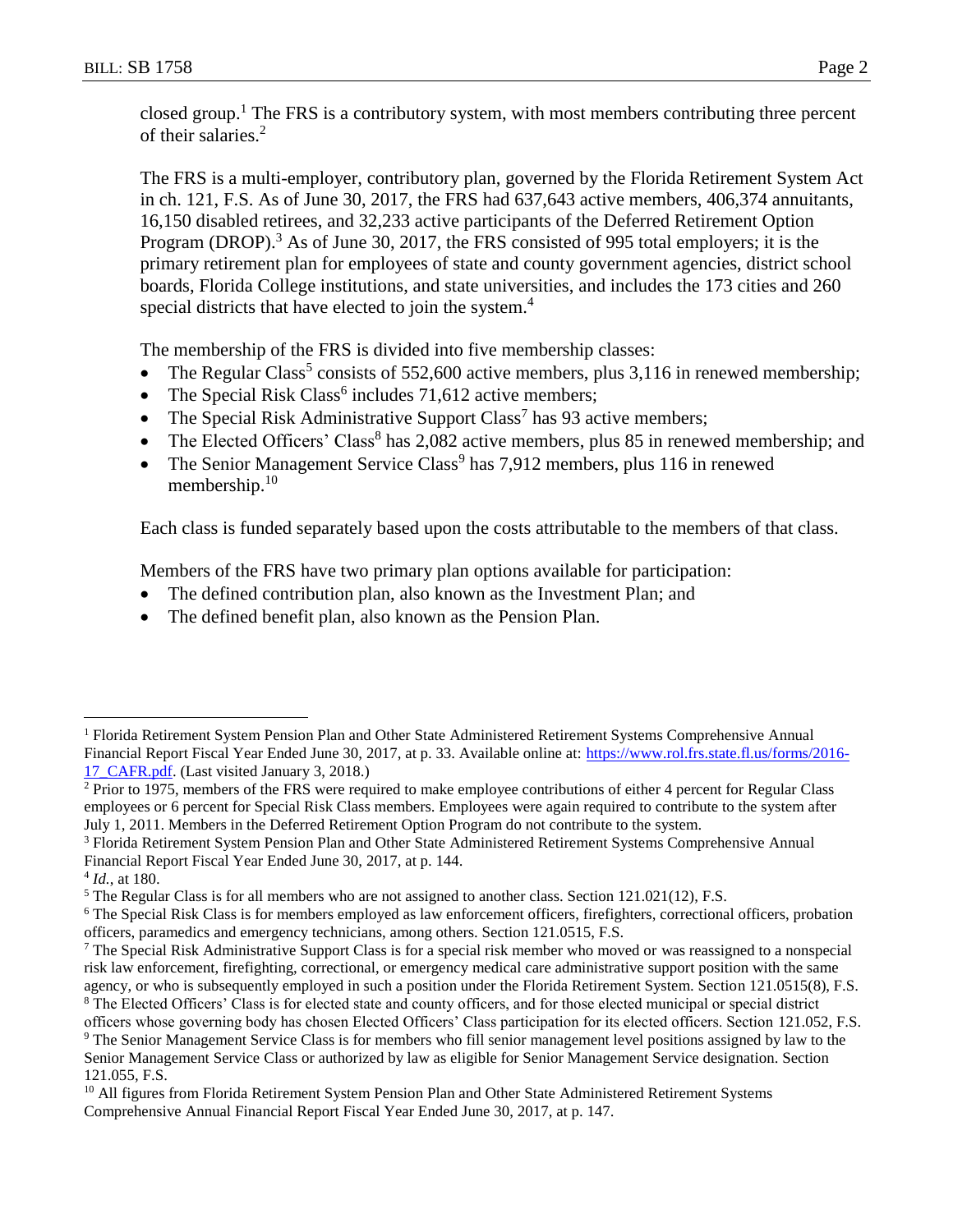#### *The Special Risk Class of the FRS*

The Special Risk Class of the FRS consists of state and local government employees who meet the criteria for special risk membership. The class covers persons employed in law enforcement, firefighting, criminal detention, and emergency and forensic medical care who meet statutory criteria for membership as set forth in s. 121.0515, F.S.

In originally establishing the Special Risk Class of membership in the FRS, the Legislature recognized that persons employed in certain categories of positions:

are required to perform work that is physically demanding or arduous, or work that requires extraordinary agility and mental acuity, and that such persons, because of diminishing physical and mental faculties, may find that they are not able, without risk to the health and safety of themselves, the public, or their coworkers, to continue performing such duties and thus enjoy the full career and retirement benefits enjoyed by persons employed in other membership classes and that, if they find it necessary, due to the physical and mental limitations of their age, to retire at an earlier age and usually with less service, they will suffer an economic deprivation therefrom.<sup>11</sup>

A person who is a member in the Special Risk Class may retire at an earlier age and is eligible to receive higher disability and death benefits than Regular Class members.

#### *Investment Plan*

In 2000, the Legislature created the Public Employee Optional Retirement Program (Investment Plan), a defined contribution plan offered to eligible employees as an alternative to the FRS Pension Plan.

Benefits under the Investment Plan accrue in individual member accounts funded by both employee and employer contributions and earnings. Benefits are provided through employeedirected investments offered by approved investment providers.

A member vests immediately in all employee contributions paid to the Investment Plan.<sup>12</sup> With respect to the employer contributions, a member vests after completing one work year of employment with an FRS employer.<sup>13</sup> Vested benefits are payable upon termination or death as a lump-sum distribution, direct rollover distribution, or periodic distribution.<sup>14</sup> The Investment Plan also provides disability coverage for both in-line-of-duty and regular disability retirement benefits.<sup>15</sup> An FRS member who qualifies for disability while enrolled in the Investment Plan

 $11$  Section 121.0515(1), F.S.

 $12$  Section 121.4501(6)(a), F.S.

<sup>&</sup>lt;sup>13</sup> If a member terminates employment before vesting in the investment plan, the nonvested money is transferred from the member's account to the SBA for deposit and investment by the SBA in its suspense account for up to five years. If the member is not reemployed as an eligible employee within five years, then any nonvested accumulations transferred from a member's account to the SBA's suspense account are forfeited. Section 121.4501(6)(b)-(d), F.S.

<sup>&</sup>lt;sup>14</sup> Section 121.591, F.S.

<sup>15</sup> *See* s. 121.4501(16), F.S.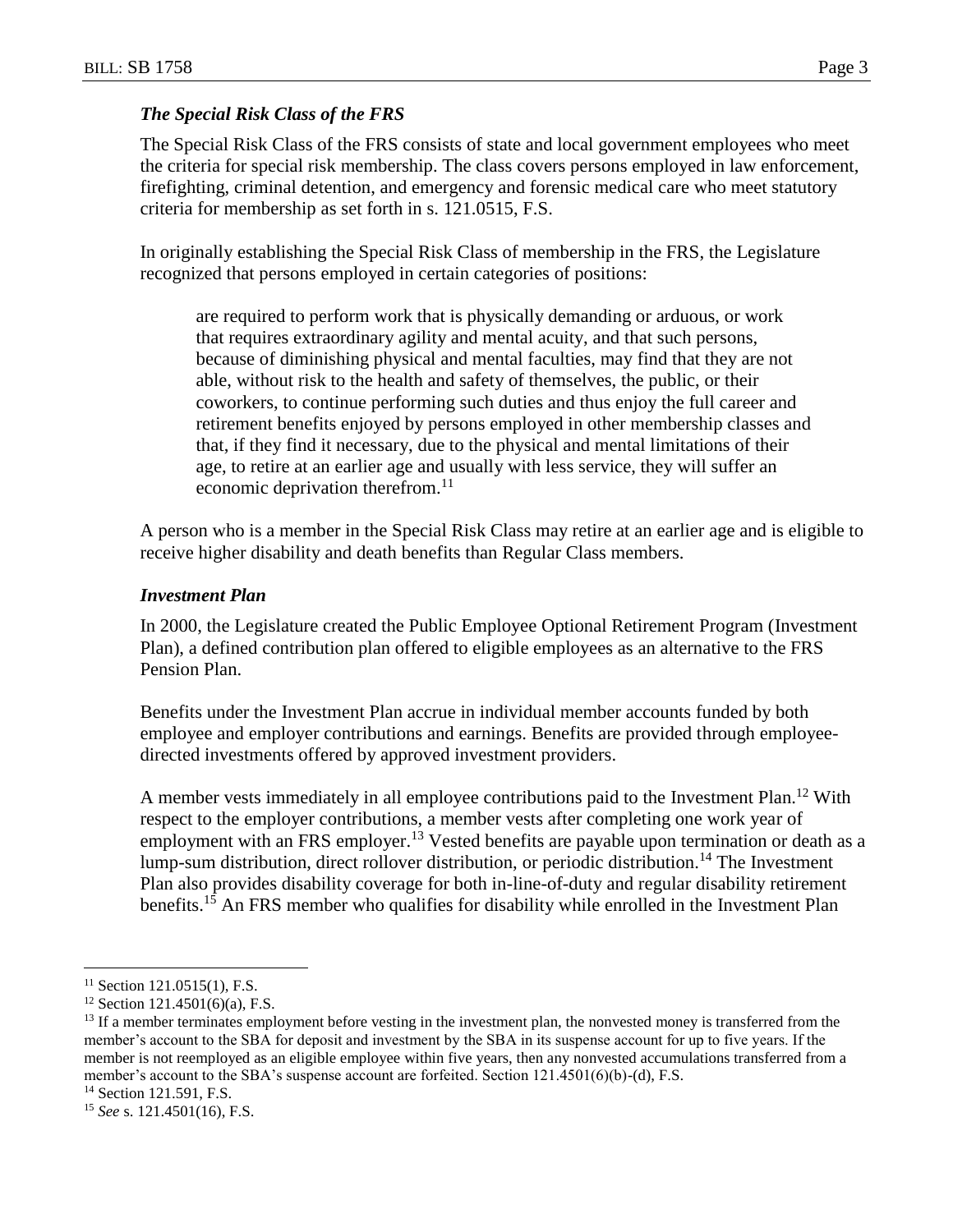must apply for benefits as if the employee were a member of the Pension Plan. If approved for retirement disability benefits, the member is transferred to the Pension Plan.<sup>16</sup>

The State Board of Administration (SBA) is primarily responsible for administering the Investment Plan.<sup>17</sup> The SBA is comprised of the Governor as chair, the Chief Financial Officer, and the Attorney General.<sup>18</sup>

#### *Pension Plan*

The Pension Plan is administered by the secretary of the Department of Management Services through the Division of Retirement.<sup>19</sup> The SBA handles investment management.

Any member initially enrolled in the Pension Plan before July 1, 2011, vests in the Pension Plan after completing six years of service with an FRS employer.<sup>20</sup> For members enrolled on or after July 1, 2011, the member vests in the Pension Plan after eight years of creditable service.<sup>21</sup> Benefits payable under the Pension Plan are calculated based on the member's years of creditable service multiplied by the service accrual rate multiplied by the member's average final compensation.<sup>22</sup> For most members of the Pension Plan, normal retirement (when first eligible for unreduced benefits) occurs at the earliest attainment of 30 years of service or age  $62<sup>23</sup>$  For public safety employees in the Special Risk and Special Risk Administrative Support Classes, normal retirement is the earliest of 25 years of service or age  $55.^{24}$  Members initially enrolled in the Pension Plan on or after July 1, 2011, have longer service requirements. For members initially enrolled after that date, the member must complete 33 years of service or attain age 65, and members in the Special Risk classes must complete 30 years of service or attain age  $60<sup>25</sup>$ 

## *Contribution Rates*

FRS employers are responsible for contributing a specified percentage of the member's monthly compensation to the Division of Retirement to be distributed into the FRS Contributions Clearing Trust Fund. The employer contribution rate is a blended contribution rate set by statute, which is the same percentage regardless of whether the member participates in the Pension Plan or the Investment Plan.<sup>26</sup> The rate is determined annually based on an actuarial study by the Department of Management Services that calculates the necessary level of funding to support all of the benefit obligations under both FRS retirement plans.

<sup>&</sup>lt;sup>16</sup> Pension plan disability retirement benefits, which apply for investment plan members who qualify for disability, compensate an in-line-of-duty disabled member up to 65 percent of the average monthly compensation as of the disability retirement date for special risk class members. Other members may receive up to 42 percent of the member's average monthly compensation for disability retirement benefits. If the disability occurs other than in the line of duty, the monthly benefit may not be less than 25 percent of the average monthly compensation as of the disability retirement date.

Section 121.091(4)(f), F.S.

<sup>17</sup> Section 121.4501(8), F.S.

<sup>18</sup> FLA CONST. art. IV, s. 4.

<sup>19</sup> Section 121.025, F.S.

<sup>20</sup> Section 121.021(45)(a), F.S.

<sup>&</sup>lt;sup>21</sup> Section 121.021(45)(b), F.S.

<sup>22</sup> Section 121.091, F.S.

<sup>23</sup> Section 121.021(29)(a)1., F.S.

<sup>24</sup> Section 121.021(29)(b)1., F.S.

<sup>&</sup>lt;sup>25</sup> Sections 121.021(29)(a)2. and (b)2., F.S.

<sup>26</sup> Section 121.70(1), F.S.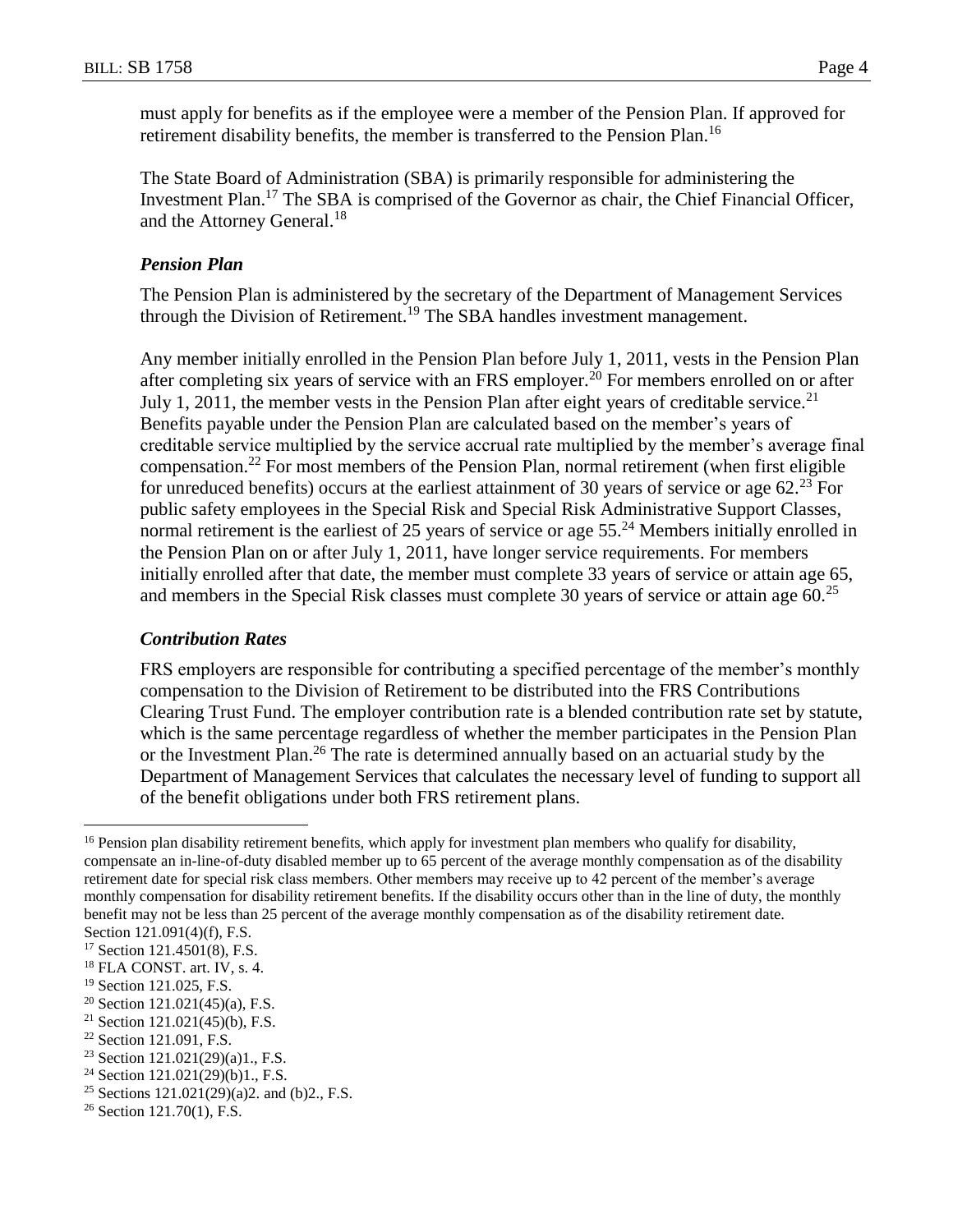In the annual actuarial valuation of the Florida Retirement System based on July 1, 2017, plan assets and liabilities, Milliman, Inc., the state actuary, determined the following key data relating to the FRS Pension Plan.<sup>27</sup>

|                                    | <b>Valuation Results (in \$ billions)</b> |                     |                     |                     |  |  |  |
|------------------------------------|-------------------------------------------|---------------------|---------------------|---------------------|--|--|--|
|                                    | <b>July 1, 2014</b>                       | <b>July 1, 2015</b> | <b>July 1, 2016</b> | <b>July 1, 2017</b> |  |  |  |
| <b>Actuarial Liability</b>         | \$160.1                                   | \$165.5             | \$170.4             | \$178.6             |  |  |  |
| <b>Actuarial Value of Assets</b>   | \$138.6                                   | \$143.2             | \$145.5             | \$150.6             |  |  |  |
| Unfunded Actuarial Liability       | \$21.5                                    | \$22.3              | \$24.9              | \$28.0              |  |  |  |
| <b>Funded Percentage</b>           |                                           |                     |                     |                     |  |  |  |
| (Actuarial Value of                | 86.6%                                     | 86.5%               | 85.4%               | 84.3%               |  |  |  |
| <b>Assets/Actuarial Liability)</b> |                                           |                     |                     |                     |  |  |  |

The state actuary determines a rate associated with the normal cost of the Pension Plan (funding the prospective benefits) and a rate necessary to amortize the unfunded actuarial liabilities (UAL) over a 30-year period. The following are the current employer contribution rates<sup>28</sup> for each class and the blended rates recommended by the state actuary beginning in July 2018:<sup>29</sup>

|                                        | <b>Current Rates</b>          |            | <b>Recommended Rates</b><br>to be effective |                     |
|----------------------------------------|-------------------------------|------------|---------------------------------------------|---------------------|
| <b>Membership Class</b>                | <b>Effective July 1, 2017</b> |            |                                             |                     |
|                                        |                               |            |                                             | <b>July 1, 2018</b> |
|                                        | <b>Normal</b>                 | <b>UAL</b> | <b>Normal</b>                               | UAL                 |
|                                        | Cost                          | Rate       | Cost                                        | Rate                |
| <b>Regular Class</b>                   | 2.90%                         | 3.03%      | 3.04%                                       | 3.500%              |
| <b>Special Risk Class</b>              | 11.86%                        | 9.69%      | 12.18%                                      | 10.60%              |
| Special Risk Administrative Support    | 3.83%                         | 29.80%     | 3.64%                                       | 29.62%              |
| Class                                  |                               |            |                                             |                     |
| Elected Officer's Class                |                               |            |                                             |                     |
| Legislators, Governor, Lt.             | 6.45%                         | 42.69%     | 6.65%                                       | 48.38%              |
| Governor, Cabinet Officers,            |                               |            |                                             |                     |
| State Attorneys, Public                |                               |            |                                             |                     |
| Defenders                              |                               |            |                                             |                     |
| Justices and Judges                    | 11.67%                        | 26.25%     | 12.00%                                      | 27.05%              |
| <b>County Officers</b>                 | 8.54%                         | 35.24%     | 8.50%                                       | 38.48%              |
| <b>Senior Management Service Class</b> | 4.29%                         | 16.70%     | 4.45%                                       | 17.89%              |
| Deferred Retirement Option Program     | 4.17%                         | 7.96%      | 4.41%                                       | 7.96%               |

For all membership classes, except the DROP and certain members with renewed membership, employees contribute three percent of their compensation towards retirement.<sup>30</sup>

<sup>30</sup> Section 121.71(3), F.S.

 $\overline{a}$ <sup>27</sup> Florida Retirement System Comprehensive Annual Financial Report Fiscal Year Ended June 30, 2017, at 125.

<sup>&</sup>lt;sup>28</sup> Section 121.71(4) and (5), F.S.

<sup>29</sup> Letter to Ms. Elizabeth Stevens, *Re: Blended Proposed Statutory Rates for the 2018-2019 Plan Year Reflecting a Uniform UAL Rate for All Membership Classes and DROP*, dated December 6, 2017 (on file with the Senate Committee on Governmental Accountability and Oversight).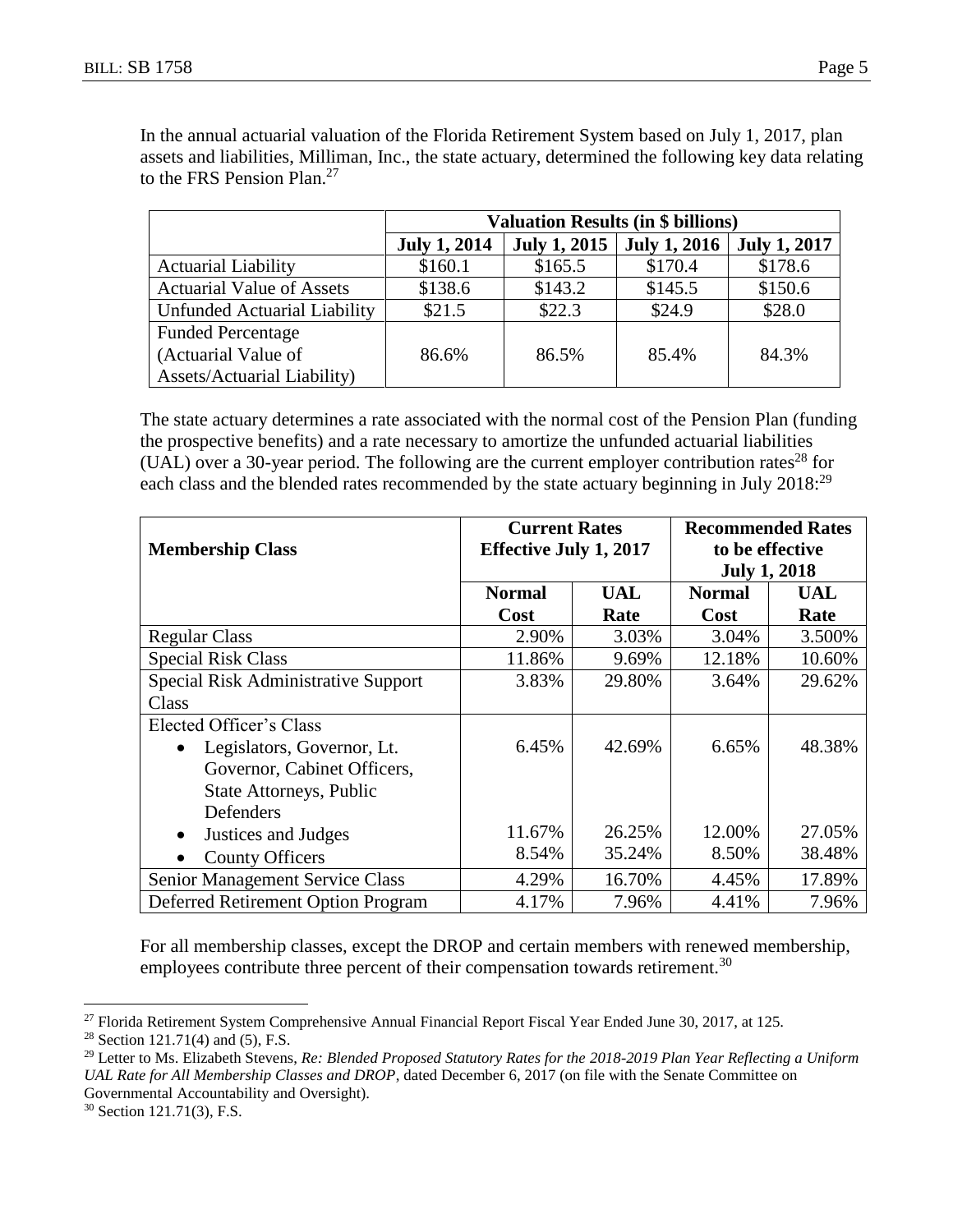After employer and employee contributions are placed into the FRS Contributions Clearing Trust Fund, the allocations under the Investment Plan are transferred to third-party administrators to be placed in the employee's individual investment accounts, whereas contributions under the Pension Plan are transferred into the FRS Trust Fund.<sup>31</sup>

## **Section 14, Article X of the State Constitution**

Since 1976, the State Constitution has required that benefit improvement under public pension plans in the State of Florida must be concurrently funded on a sound actuarial basis as set forth below.

Article X, section 14 of the Florida Constitution provides:

A governmental unit responsible for any retirement or pension system supported in whole or in part by public funds shall not after January 1, 1977, provide any increase in the benefits to the members or beneficiaries of such system unless such unit has made or concurrently makes provision for the funding of the increase in benefits on a sound actuarial basis.

### **Florida State Hospital**

The Florida State Hospital (hospital) located in Chattahoochee, Florida, is a state psychiatric hospital operated by the Department of Children and Families that provides civil and forensic services.<sup>32</sup> Forensic services for persons who are charged with a felony and have been found to be incompetent to proceed with their trial due to mental illness, or who have been acquitted of a felony by reason of insanity are governed by ss. 916.111-916.185, F.S.

The hospital's civil services are comprised of the following three units:

- Civil Admissions evaluates and provides psychiatric services primarily for newly admitted acutely ill male and female civil residents between the ages of 18 and 64;
- Civil Transition Program serves civil residents and individuals previously in a forensic setting who no longer need that level of security and with court approval, may reside in a less restrictive civil environment; and
- Specialty Care Program serves a diverse population of individuals requiring mental health treatment and services, including civil and forensic step downs.

The hospital's forensic services evaluates and treats persons with felony charges who have been adjudicated incompetent to stand trial or not guilty by reason of insanity. Forensic services is comprised of the following two units;

 Forensic Admission is a maximum security facility that assesses new admissions, provides short-term treatment and competency restoration for defendants found incompetent to stand trial, and behavior stabilization for persons committed as not guilty by reason of insanity; and

<sup>31</sup> *See* ss. 121.4503 and 121.72(1), F.S.

<sup>32</sup> *See* <http://www.myflfamilies.com/service-programs/mental-health/fsh/services-programs> (last visited on Jan. 19, 2018).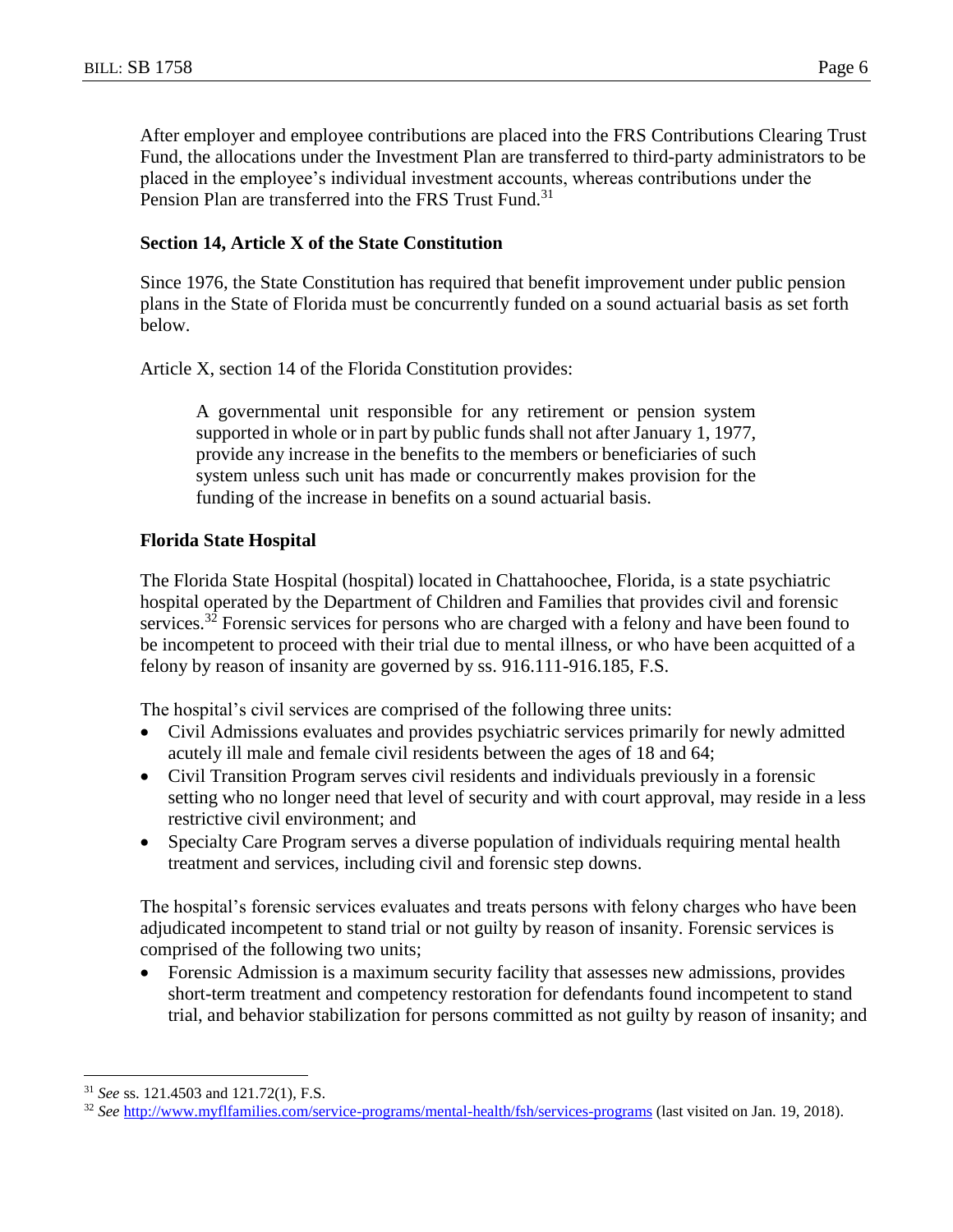• Forensic Central provides longer-term treatment and serves a seriously and persistently mentally ill population who are incompetent to proceed or not guilty by reason of insanity.

## **III. Effect of Proposed Changes:**

**Section 1** amends s. 121.0515, F.S., to add specified Florida State Hospital employees to the Special Risk Class of the Florida Retirement System (FRS).

These employees must be a member of the FRS, spend at least 65 percent of his or her time performing duties that involve contact with patients or inmates at the Florida State Hospital, and be employed in the following job classes:

- Abuse registry counselor (class code 5961).
- Barber/beautician (class codes 6201, 6205, and 6206).
- Behavioral program associate (class codes 5750 and 5762).
- Behavioral program specialist (class codes 5751 and 5763).
- Certified radiologic technologist (class codes 5523, 5524, 5527, and 5528).
- Chaplain (class codes 5819 and 5820).
- Child protective investigator (class code 8371).
- Child protective field support consultant (class code 8374).
- Children, youth, and families counselor (class code 5954).
- Classroom teacher (class codes 4144 and 4147).
- Custodial trainer (class code 6530).
- Custodial worker (class codes 6511 and 6526).
- Dental assistant (class codes 5632 and 5633).
- Dental hygienist (class code 5641).
- Dental technician (class code 5644).
- Dietetic technician (class code 5594).
- Direct services aide (class code 5702).
- Education and training specialist (class code 1328).
- Food control specialist (class code 6217).
- Food support worker (class code 6213).
- Groundskeeper (class code 6394).
- Health support aide (class codes 5504 and 5505).
- Human services counselor (class codes 5934, 5936, 5937, 5940, and 5941).
- Human services program analyst (class code 5871).
- Human services program consultant (class codes 5918, 5919, and 5920).
- Human services program records analyst (class code 5864).
- Human services program specialist (class code 5877).
- Human services worker (class codes 5706, 5709, 5781, and 5784).
- Librarian (class code 4315).
- Librarian specialist (class codes 4318 and 4319).
- Medical laboratory technician (class codes 5047 and 5048).
- Pharmacy technician (class codes 5500 and 5501).
- Rehabilitation therapist (class codes 5562 and 5563).
- Residential unit specialist (class code 5736).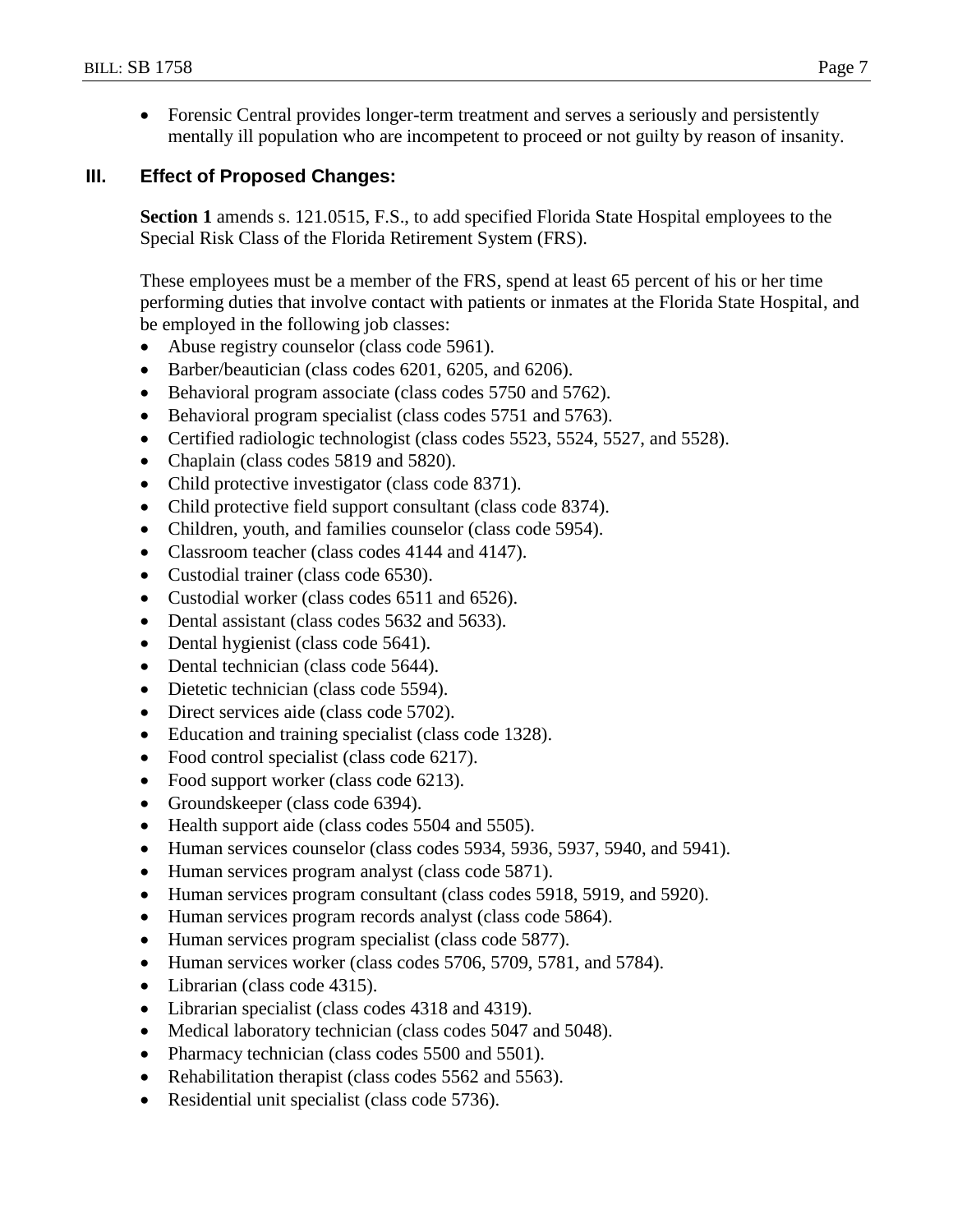- Senior chaplain (class code 5823).
- Social services counselor (class codes 5953 and 5960).
- Storekeeper (class codes 0918, 0921, and 0922).
- Teacher aide (class codes 4133 and 4142).
- Therapy aide (class codes 5556 and 5557).
- Training specialist (class codes 1322 and 1324).
- Unit treatment and rehab specialist (class codes 5776 and 5791).
- Vocational instructor (class codes 1309, 1310, 1311, 1312, 1313, and 1315).
- Volunteer services center specialist (class code 6000).
- Volunteer services specialist (class code 5997).

**Section 2** provides a legislative determination that the bill fulfills an important state interest.

**Section 3** provides the bill takes effect January 1, 2019.

## **IV. Constitutional Issues:**

A. Municipality/County Mandates Restrictions:

The mandate restrictions do not apply because the bill does not require counties and municipalities to spend funds, reduce counties' or municipalities' ability to raise revenue, or reduce the percentage of state tax shared with counties and municipalities.

B. Public Records/Open Meetings Issues:

None.

C. Trust Funds Restrictions:

None.

## **V. Fiscal Impact Statement:**

A. Tax/Fee Issues:

None.

B. Private Sector Impact:

None.

C. Government Sector Impact:

The bill extends Special Risk Class retirement benefits to certain employed members of specified job classes who perform duties involving contact with patients or inmates at the Florida State Hospital. The Department of Children and Families (DCF) will incur higher retirement contributions to fund these new benefits for employees in the Special Risk Class specified in the bill. There are approximately 1,000 positions affected by the bill.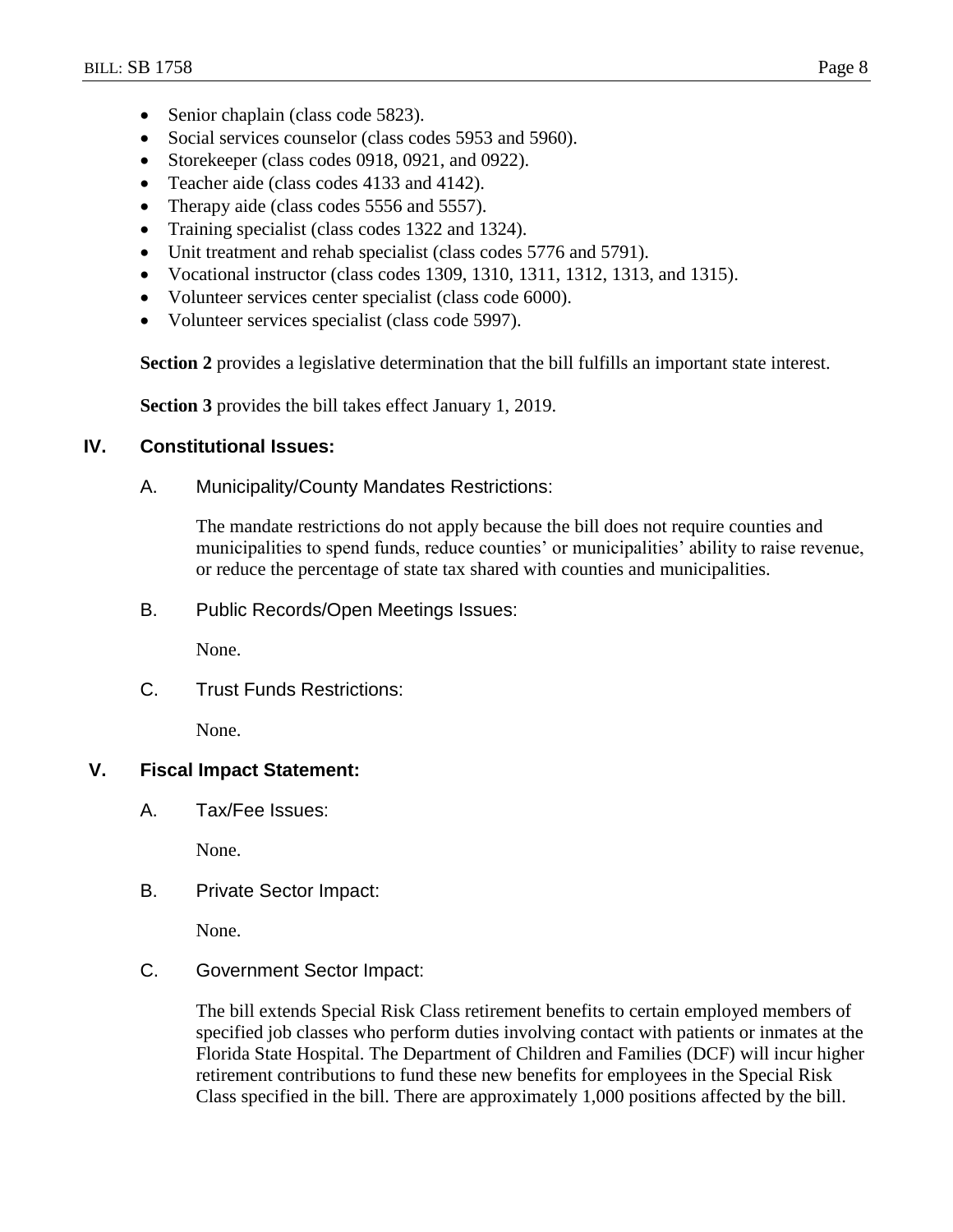## **VI. Technical Deficiencies:**

None.

### **VII. Related Issues:**

The Florida State Hospital (FSH) is one of three DCF mental health treatment facilities, which also include the Northeast Florida State Hospital (NEFSH) and the North Florida Evaluation and Treatment Center (NFETC). As stated above, the FSH provides civil and forensic services, the NEFSH provides only civil services, and the NFETC only provides forensic services.<sup>33</sup>

According to the Department of Management Services, "legal challenges could be filed if the bill becomes law and there are the same positions, duties, and required percentage of inmate contact for members employed by a forensic facility with the Department of Children and Families who are not covered for Special Risk Class participation by this bill. Legal challenges could also be filed for employees in the same position and class code with the same duties and percentage of inmate contact as those covered by this bill who work for agencies other than the Department of Children and Families."<sup>34</sup>

In addition, according to the DCF, several job classes specified in the bill are not used at the FSH.<sup>35</sup>

#### **VIII. Statutes Affected:**

This bill substantially amends section 121.0515 of the Florida Statutes.

## **IX. Additional Information:**

None.

A. Committee Substitute – Statement of Changes: (Summarizing differences between the Committee Substitute and the prior version of the bill.)

<sup>33</sup> Department of Children and Families, *Analysis of HB 493* (received February 2, 2018) (on file with the Senate Subcommittee on General Government).

<sup>34</sup> Department of Management Services, *Analysis of SB 1758 (*February 12, 2018) (on file with the Senate Subcommittee on General Government).

<sup>35</sup> Department of Children and Families, *Analysis of HB 493* (received February 2, 2018) (on file with the Senate Subcommittee on General Government). Abuse registry counselor (class code 5961), Child protective investigator (class code 8371) and Child protective field support consultant (class code 8374) are job classes not currently utilized at the FSH.